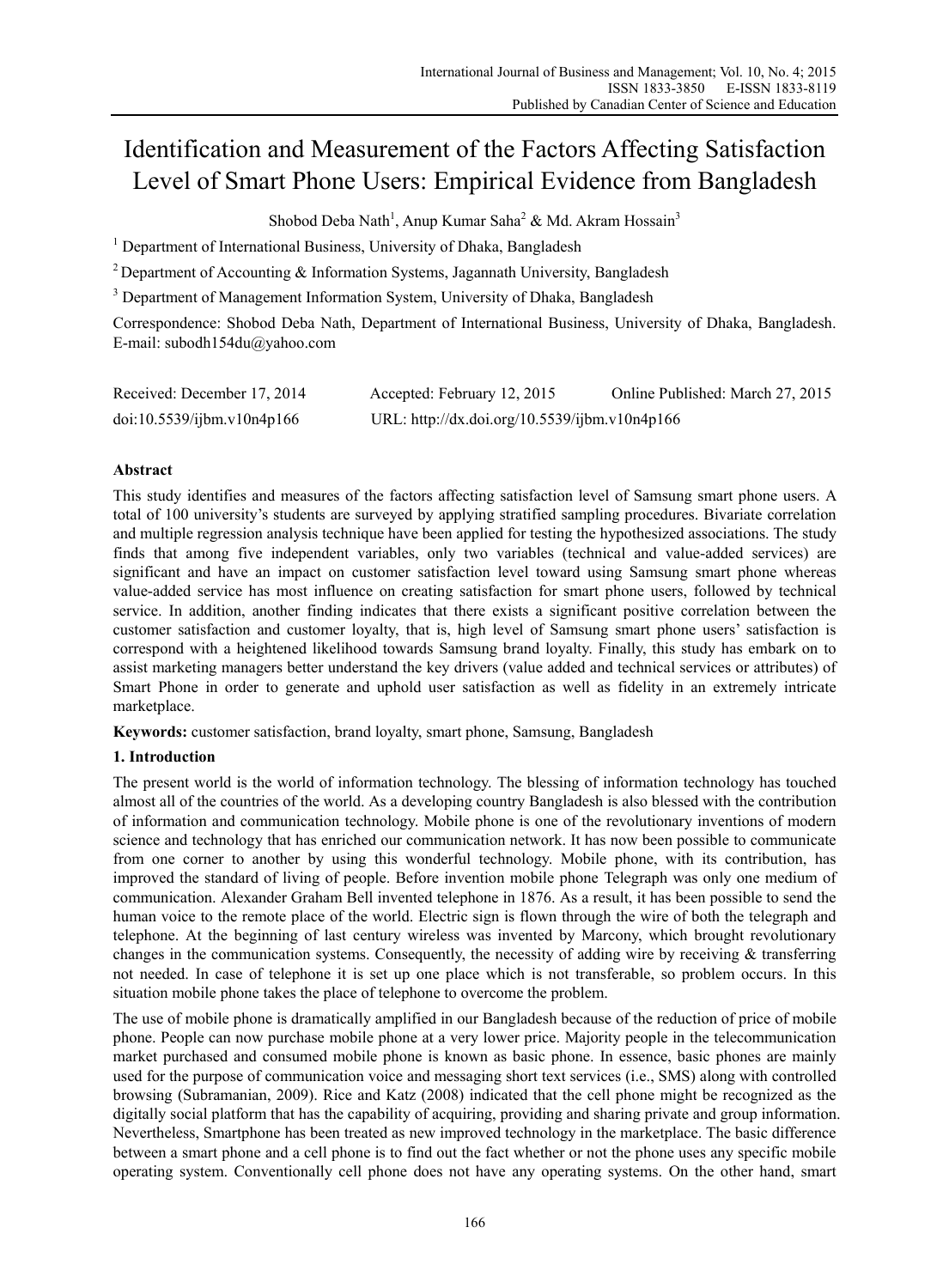phones are operated by a combination of systems including windows mobile, iPhone operating system, symbian operating system, google android or linux which permits third party application to run on it (Sanne, 2009). Smartphone is much closer to becoming the nearly ubiquitous environment that holds out an enormous potential for promising on-demand access to contents anytime and anywhere access to anything. It is expected that smart phone may allow for various interactions that would benefit both businesses and consumers as aspect of the interactive medium. As a result, majority consumers have rapidly switched their purchasing tendency from cell phone to smart phone.

For decades, handset makers have cared for mobile network operators as the entrance to their networks alongside put in order the type of phones to be produced, their costs, and the existing attributes. Mobile network operators have chiefly versioned handsets as economical, non-refundable entices that have been extraordinarily promoted to capture subscribers and hold them by the use of privately owned services. Nevertheless, the Samsung smart phone has disappointed that balance of power. Mobile network operators have learnt that despite high price, a smart phone can be able to draw consumer's attention along with improved sales. At present, the demand for premium branded smart phones like the apple iPhone, Samsung, HTC, Sony etc has been getting higher. Majority consumers demand for multifaceted attributes and benefits within one device. These are the reasons behind speedy expansion of the sales of smart phones as well as increased competition in the telecommunication market.

Usually, handset manufactures have investigated various studies in order to portray users' contentment, and discovered the process of using products, be acquainted with apparent product-related wants, and concentrated on product attributes with the purpose of fulfilling those wants. Despite a detailed previous investigation into this area, it is yet to make great endeavour to discover the full range of users' silent needs and wants. The speedy progresses in information and communication technology bring huge advantages for today's organizations in order to create and retain prolonged sustainable connections with their consumers than earlier. The prime target of any handset manufacturers is to convert those sustainable connections into huge margin through lessening costs associated with consumer acquirement, reiterating purchases and brining differentiation. Only basic service is no longer considered as a differentiation tool indented to amplify consumer contentment. Besides, mobile network operators have been progressed with sophisticated technology as well as discovering better updated product offerings. The rivalry within the telecommunication industry has been growing. Even with the advent of globalization, the nature of competition in the mobile phone and telecommunication related industries is now very elevated. What necessary steps should these organizations undertake in order to thrive in this complex marketplace? With the passage of time, organizations have come to realize the fact that firm's profitability and performance can only able to get better through concentrating more on keeping existing consumers that attracting new consumers in the mature telecommunication related industries. Since the competitive marketplace brings an escalating variety of chances for consumers, how mobile telecommunications service providers can ensure customer satisfaction which leads to customer loyalty?

The paper investigates and measures key factors that affect the level of satisfaction toward using smart phone users in Bangladesh. In doing so, this paper examines the relationship between factors and customer satisfaction toward using smart phone users with particular attention to Samsung. The specific objectives are - to identify the current level of satisfaction toward using "Samsung smart phone"; to find out the factors affecting level of satisfaction toward using "Samsung smart phone"; to measure the influence of those factors towards the use of "Samsung smart phone"; and finally, to draw a relationship between factors and customer satisfaction toward using "Samsung smart phone".

Questions to be answered through this research are of two types- qualitative and quantitative. Research questions of qualitative nature are-what are the factors contributing to customer satisfaction? Does product satisfaction prompt customer loyalty? Whereas, the quantitative questions to be asked are-To what extent do these factors influence levels of satisfaction to for Samsung smart phone users in Bangladesh? Do high levels of satisfaction for users correspond with a heightened likelihood towards customer loyalty?

## **2. Review of Literature**

The idea of consumer satisfaction has gained huge interest in recent times in telecommunication industry. For every firm, consumer satisfaction is the vital aspect that needs careful attention. This is mainly due to the increased significance of the fact that superior consumer contentment can lead to a strong position in the rivalry marketplace by means of declining price elasticity, falling business costs, lessening failure costs along with reducing the all the expenses of acquiring new consumers (Fornell, 1992). According to (Brown et al., 1992), a buyer can satisfy about a product or service if the product or service can able to meet his/her desires and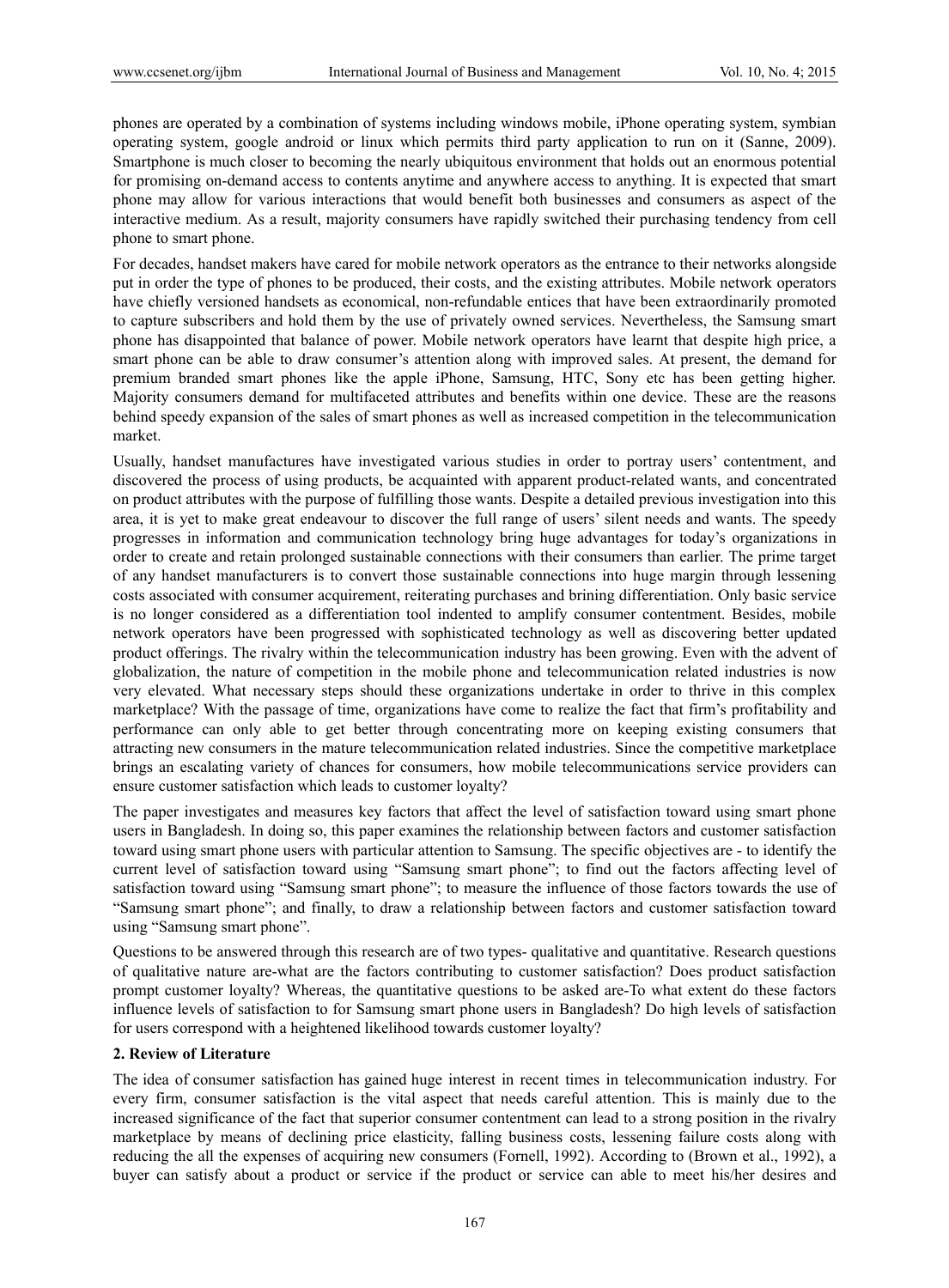priorities. And a buyer will be elated if the product or service exceeds his/her expectations. They have also found that even elated buyers are becoming loyal to the product or the firm, insensitive to price and talk favourably about that firm. In addition, they have mentioned that organization must have pay attention to their customers and provide appropriate services to satisfy them. Besides, buyer contentment usually refers to buyer reaction "to the state of fulfilment, and customer opinion of the fulfilled condition" (Oliver, 1997).

According to Hossain et al. (2012), switching cost and length of relationship have a positive and significant influence on customers' switching resistance, while other factors such as trust, perceived satisfaction and corporate image are not as critical to the outcome. Firms can achieve buyer contentment by gratifying their customers' desires and priorities (La Barbera & Mazursky, 1983). Moreover, buyer contentment refers to the buyer's combined idea of an organization's service outcome (Johnson & Fornell, 1991). Likewise, Zeithaml & Bitner (2003) have indicated that satisfaction is termed as the buyer's assessment of product or service after consumption. Kotler (1997) defines customer satisfaction as an individual's feelings of enjoyment or disenchantment resultant from judging against a product's perceived result with regard to his or her wishes.

Customer satisfaction is an important issue nowadays for organizations for improving product  $\&$  service quality, and maintaining customer loyalty in this highly cutthroat competition (O'Loughlin & Coenders, 2002). A critical motivation for the increasing stress on customer satisfaction is that higher customer satisfaction can lead to higher market share and profit by means of superior competitive position (Fornell, 1992). Customer satisfaction is acts as a significant determinant of customer loyalty. Satisfied customers work as ambassadors for the product or service through word to mouth marketing (Fornell et al., 1996). This satisfaction in customers' end works in benefit of the firm in increase of reputation, reduction of price elasticity, lower costs of future transactions, and higher employee efficiency (Anderson et al., 1994; Fornell, 1992). For consumer researchers the issue of customer satisfaction is very important (Fournier & Mick 1999; Meuter et al. 2000). According to Patterson (1993) quoted from Goode (2005), customer satisfaction is a vital consideration for all those organizations that wish to create and keep a competitive advantage in present competitive scenario. Moreover, customer satisfaction also supplies crucial responses regarding the marketing decisions quality and is widely recognized as a vital factor in moulding customers' future buying intensions (Taylor & Baker 1994). Richen (1983) also supports word to mouth marketing by the positive experiences of the satisfied customers. Fournier and Mick (1999) defined customer satisfaction as a judgment that a customer develops after purchasing or coming a product or service. Szymanski and Henard (2001) identified some well established determinants of customer satisfaction such as expectations, disconfirmation of expectations, performance, affect and equity. Customers are said to be satisfied when actual performance outcome exceeds expectation (positive disconfirmation), and dissatisfaction arises when expectation exceeds performance outcome (negative disconfirmation) (Goode et al, 2005). Customers' satisfaction level varies depending on the alternatives available in the market (Afroz et al., 2010).

As the assessment of satisfaction is expected to be based on a wide array of matters, there can be possibly numerous factors of customer satisfaction as the extent underlying satisfaction measurements are inclusive rather than precise (Rust and Oliver 1994). Almossai (2012) identified costs and reserves (i.e., rents, charges) are the largest part noteworthy in influencing satisfaction, retention, and possibility of switching from one service operator to other one. Moreover, Grapentine (1995) found some attributes (charge, brand awareness, quality, comfort and design) of determinants in shaping potential outcome. For instance, attitude toward a particular brand has been revealed to be noteworthy feature in building potential performance as the brand name is well known to the buyers rather than all other brand features (Doods et al. 1991). Turnbull et al. (2000) indicated that shoppers favored to purchase renowned brands as they sought to cut down their purchasing ambiguity. In addition, shoppers profoundly depended on other satisfied shoppers' judgments and word of mouth throughout the consumption process (Turnbull, et al. 2000). Goode et al. (2005) identified some features that may perhaps build performance expectations include brand perceptions, level of service charges and the price of the mobile phone. Furthermore, Turnbull et al. (2000) mentioned variations in purchasing criteria among diverse gender and age groups. Males treated reliability and brand loyalty to be key factors in respect of females who treated expert image and quality as vital. On the other hand, younger consumers (aged 18-24), treated brand image, fashion and trendiness are the key determinants during the time of purchase decision making.

Uddin and Akhter (2012) clearly revealed the practical outcomes on a recent study that service excellence and fair charge have not direct influence on customer satisfaction of a mass service industry (i.e., mobile phone operators) through perceive value. Grameen Phone has been doing well in order to form a distinct reputation with various added benefits compared to its rivalry in the marketplace and the consumers are consistently pleased with the preliminary charge of GP connections, handsets and network (Hossain et al). Goode (2005)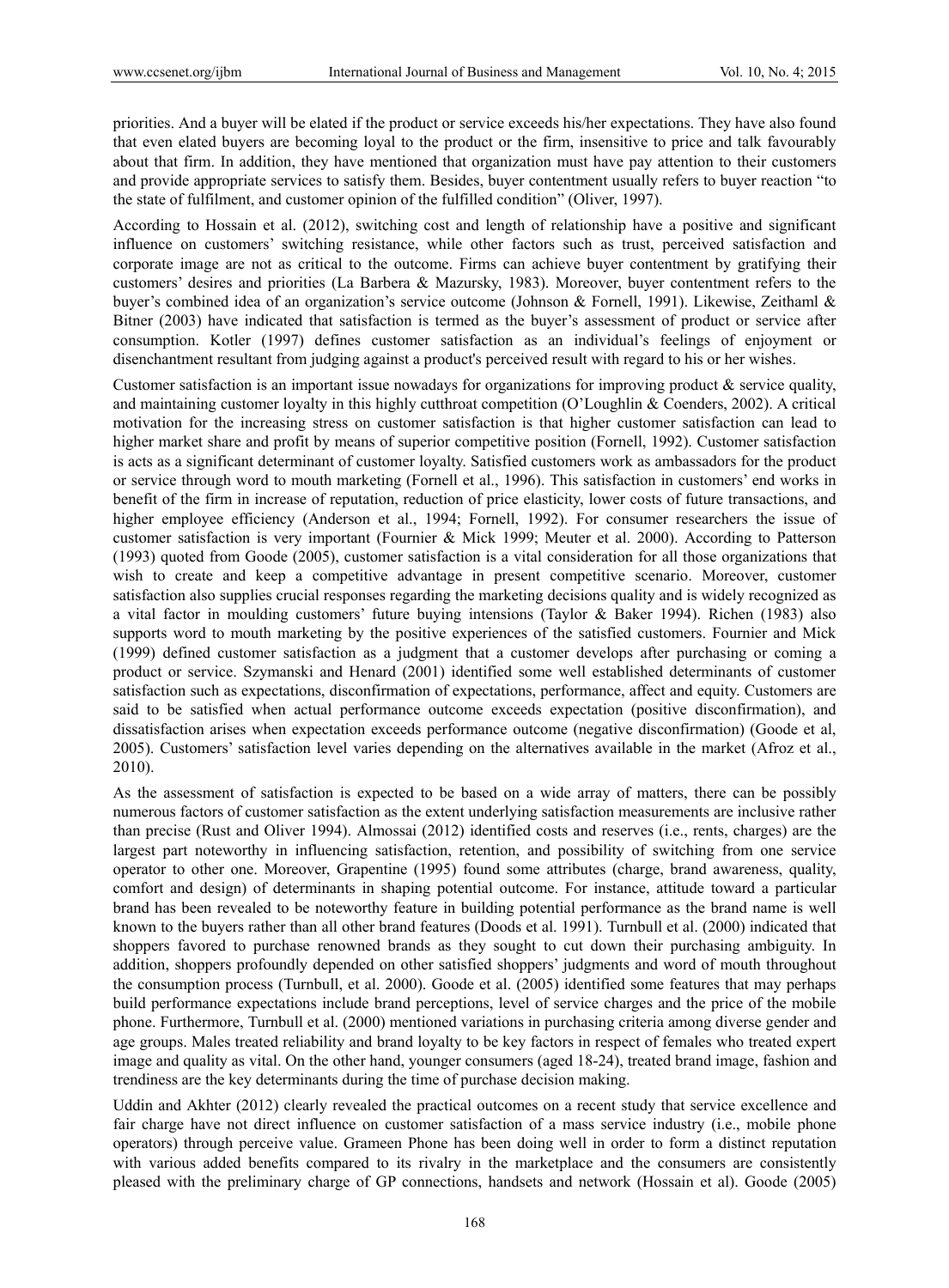identified some foremost rationales for these high growth rates in mobile phones: firstly, highly consistent technology; secondly, the capacity to be used nearly everywhere; thirdly, user friendliness of receiving and sending voice and text messages, fourthly, expanded network coverage, fifthly, the capacity to accumulate contact numbers, sixthly, inexpensive way of send text messages; and finally, the capacity to entrance the web using internet.

An important factor distinguishing smart phones from existing feature phones (contemporary basic phone without advanced computing ability and internet connectivity) is that a smart phone permits the consumers to set up and run most sophisticated applications with PDA-like (and even computer-like) features all through fast wireless web connection (Younghoon Chang, 2011). Smart phones are dramatically reshaping the competition within the mobile industry. Wireless delivery of applications and great contents depend completely on what platform smart phone uses. Now the number of users may consider a smart phone not for the network it runs on or for what functions are built in but for what kinds of applications will run on it. Thus formerly separate mobile telecoms service industry architecture and their associated organizations are being enforced into straight contest in the growing mobile operating system race, coming across value capture and user lock-in approaches.

Recent studies have also pointed out that a platform is the results of a set of business behaviors and associations between forces in an ecosystem. And there exists strong levels of interdependence between forces (Gawer & Cusumano, 2002; Gawer, 2009). There are largely two groups in smart phones platform; open versus closed platform. The iPhone platform is closed, and the entire ecosystem is controlled by one company, Apple. On the other hand. Android presents developers the capacity to assemble enormously affluent and novel applications through ensuring an open development platform (Younghoon Chang, 2011). Namely, while Android appears to give more role of the number of participations motivated by market power while iPhone platform has interested in high-end market, showing high level of loyalty with Apple (Kim & Chang, 2011).

In order to effectively gain an advantage over competitors, customer satisfaction should be measured and evaluated regularly (Patterson, 1993). Identification and measurement of the factors affecting satisfaction level of smart phone users in the Bangladesh are relevant due to the fluctuating nature of the highly competitive market. With insight on consumer satisfaction levels Samsung may be able to maintain the current growth and gain a larger Bangladesh market share in comparison to its competitors (i.e., Apple iphone, HTC and so on). There are several national consumer satisfaction indexes that have been developed. These include the Swedish customer satisfaction barometer (Fornell, 1992) the ACSI (Fornell et al., 1996; see figure 1), and the Norwegian Customer Satisfaction Barometer (Andreassen & Lindestad, 1998). Mustafa Ally and Michael Gardiner (2012) proposed a hybrid smart mobile device acceptance model which is shown in figure 2.



Figure 1. ACSI model for Jordanian mobile phone sector (Fornell et al., 1996; Awwad, 2011)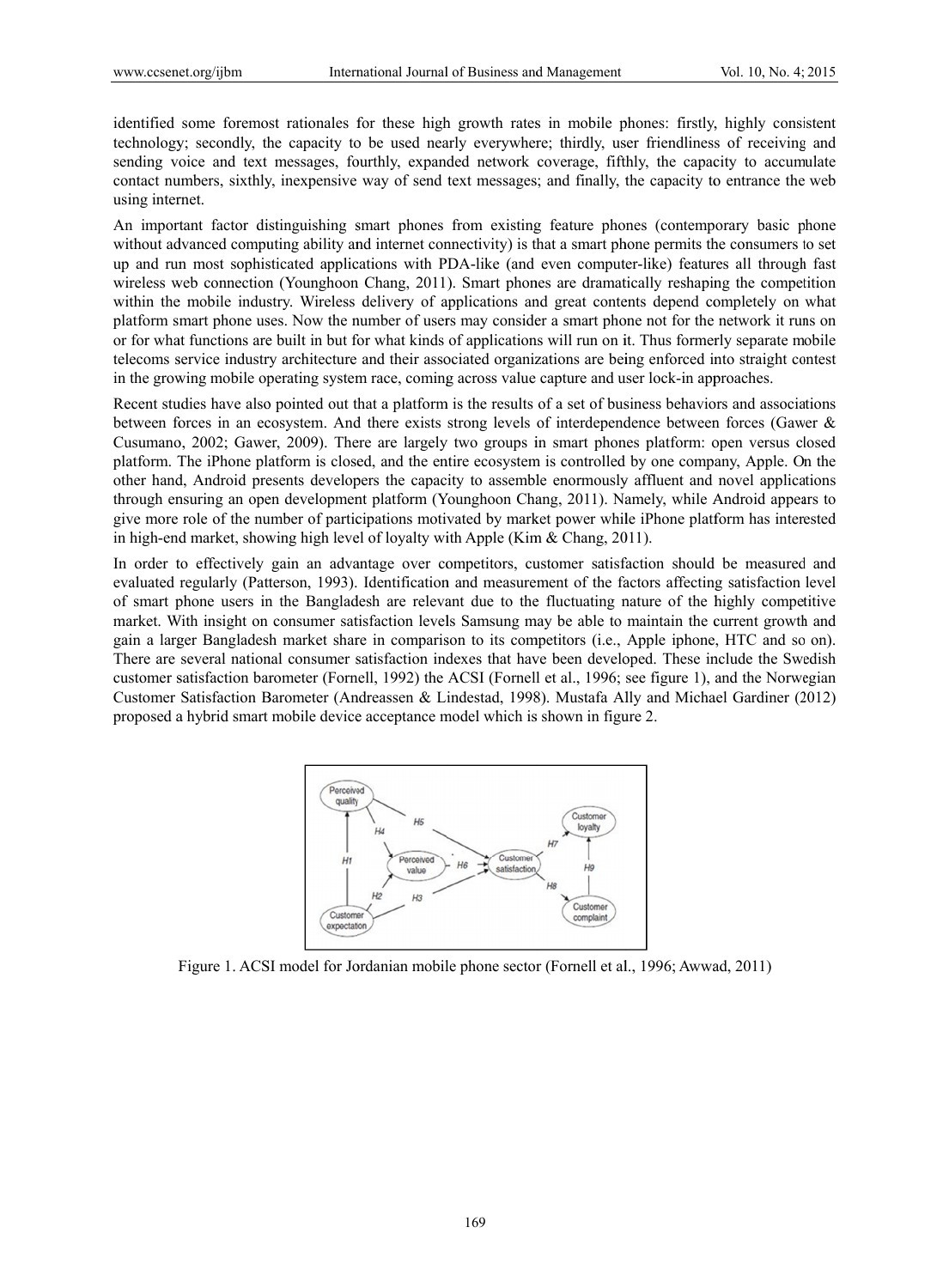

Figure 2. Hybrid smart mobile device acceptance model (Alley & Gardiner, 2011)

While there are countless consumer satisfaction indices to model, this research was conducted using a multi-criteria approach as identified by Gulfem Iskilar and Gulcin Buyukozkan in figure 3 (Isiklar and Buyukozkan, 2007). This research gives insight on mobile phone selections based on main criteria and sub-criteria.

| Criteria              | Sub-criteria              | Description                          |
|-----------------------|---------------------------|--------------------------------------|
|                       | Product related criteria  |                                      |
|                       | <b>Basic requirements</b> | -Reasonable cost/price               |
|                       |                           | -Standard part used                  |
|                       |                           | -Standard process applied            |
|                       | Physical characteristics  | -Design standards                    |
|                       |                           | -Weight                              |
|                       |                           | <b>Dimension</b>                     |
|                       |                           | -Shape                               |
|                       |                           | -Water resistance                    |
|                       |                           | -Solidity                            |
|                       |                           | -Attractiveness                      |
|                       |                           | -Raw material properties             |
|                       | <b>Technical features</b> | -Talk time                           |
|                       |                           | -Standby time                        |
|                       |                           | -International roaming               |
|                       |                           | -Safety standards                    |
| User related criteria |                           |                                      |
|                       | Functionality             | -Ease of use                         |
|                       | <b>Brand</b> choice       | -Market vision                       |
|                       |                           | -Technical support                   |
|                       | Customer excitement       | $-Games$                             |
|                       |                           | -Ringing tones diversity             |
|                       |                           | -Local language adaptability         |
|                       |                           | -Business life facilitating services |

Figure 3. Criteria for evaluating a mobile phone during purchase decision making (Isiklar & Buyukozkan, 2007).

These categories are reflected in Figure 3. Using this model, one can ultimately determine the weight of these characteristics on purchase decisions for mobile phones (Chuang et al., 2001; Ally & Gardiner, 2012). In addition, multiple variables relating to the product can be evaluated on a pre-determined scale to measure overall satisfaction (Han et al., 2004; Lee, 2011).

Overall, the literature suggests that key drivers affecting customer satisfaction with and loyalty to smart phone companies need to be better understand. From the above studies, it can be noticed that there are various factors that affect the level of customer satisfaction. Several researches have been conducted to identify and measure the factors affecting the level of customer satisfaction of mobile phone service companies in Bangladesh. However, the researchers did not find any study on identification and measurement of the level of satisfaction of smart phone users in Bangladesh.

**Conceptual Framework and Hypotheses Development:** Therefore, to carry out this particular study in order to fill the gap, the researchers develop a conceptual framework as well as intended to test two important hypotheses for the purpose of investigating the factors that affect the level of satisfaction of smart phone users in Bangladesh. The conceptual framework and research hypotheses associated with customer satisfaction are given below: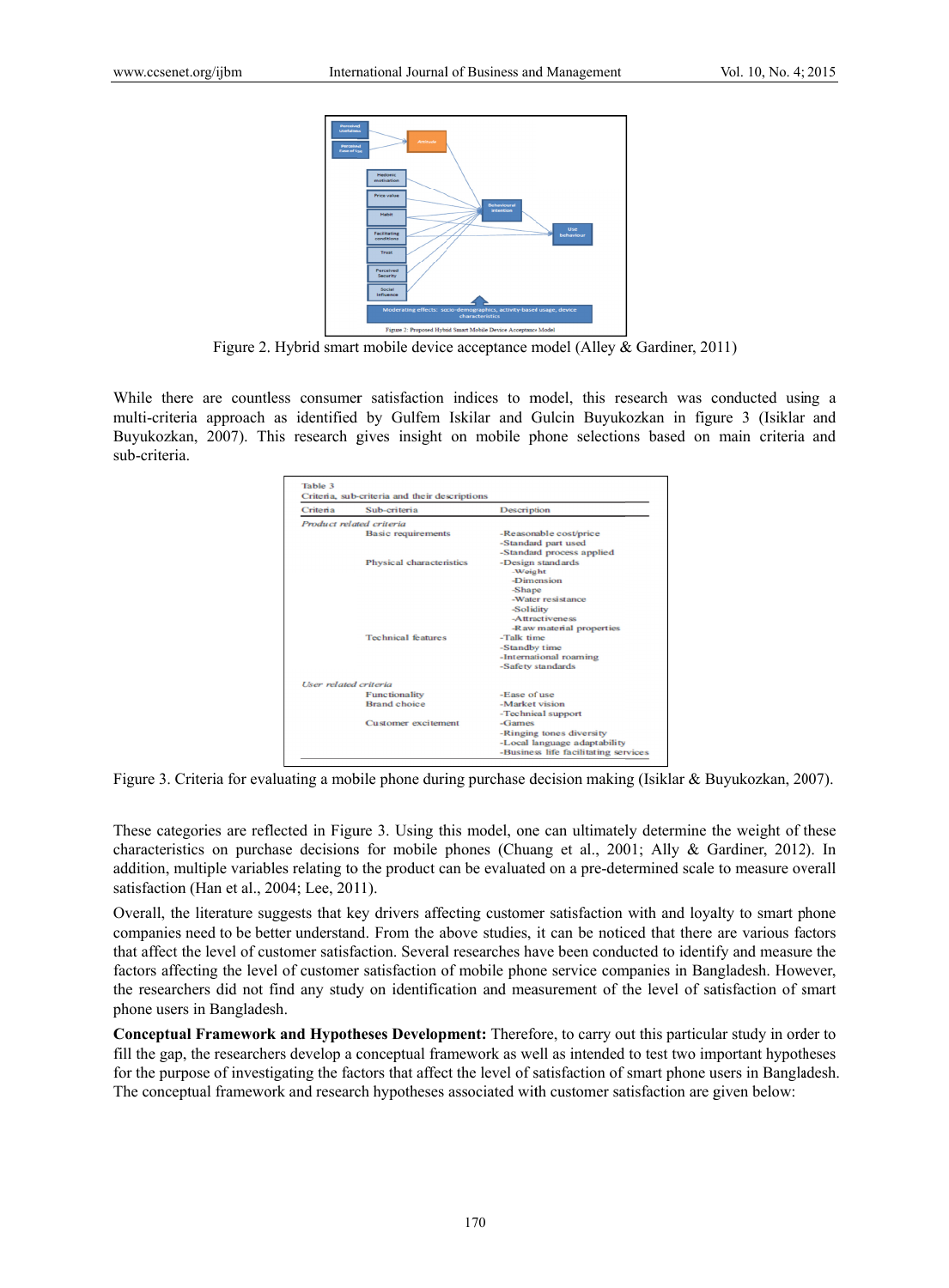

Figure 4. Conceptual framework (source: authors' construct)

**Hypothesis 1:** Samsung smart phone users in the Bangladesh are exposed to multiple variables upon purchase and experience of the mobile device that directly influence customer satisfaction.

**Hypothesis 2:** Customer satisfaction for Samsung smart phone users has positive relationship toward customer loyalty (future purchase as well as recommend others through word-of-mouth).

## **3. Methodology**

## *3.1 Type of Research Design and Data Collection Methods*

This study emphasised only on a homogeneous group of undergraduate and postgraduate students between age of 23 and 30. The type of research design was descriptive in nature wherein a mixed method was followed with the purpose of collecting and analyzing data. At the first stage, the identification of variables was done based on exploratory research methods such as secondary data analysis and expert surveys alongside a 40-60 minutes focus group discussion. At the second stage, the study was carried out following the descriptive research design to test relative significance of each of the factors affecting the level of satisfaction of smart phone users in Bangladesh.

## *3.2 Sampling Technique and Sample Size*

A total number of 100 students were selected from different universities randomly for samples by using probability sampling technique that is simple random sampling. Although all universities (thirty two public universities alongside fifty seven private universities) situated geographically across different districts in Bangladesh, only public and private universities placed at Dhaka city were considered as sampling units. The universities registered lists of students were used as the sampling frame wherein students who used 'Samsung' branded smart phone were considered as sampling elements.

## *3.3 Measuring Instrument and Variable Specifications*

A measuring instrument i.e. structured survey questionnaire was administered through personal interview and the information needed for this research was related to the factors affecting the level of satisfaction of smart phone users in Bangladesh. A draft questionnaire was prepared for data collection on basis of variable specified in this study. Since there was absence such related study in the context of branded smart phone users in Bangladesh, the authors considered all dependent and independent variables based on previous research from developed country perspective. There were a total of seven variables including 25 items. Among them, five are independent variables (basic service; value added service; technical service; physical service; user related service) and two are dependent variables ("customer satisfaction" & "customer loyalty"). For measurement purposes, a 7-point Likert-type interval scale with 1= highly disagree and 7= highly agree was used. The items used in questionnaire were adopted from previous studies (Alshurideh et al., 2012; Awwad, 2011; Taylor & Baker, 1994).

## *3.4 Reliability and Validity*

The authors had been checked the reliability and validity of this questionnaire using various theories such as Nunnally's (1967) threshold of 0.70 and above, and pre-testing on a small sample. As the scale items had already used in previous surveys, pre-testing of the questionnaire was limited to only few sample respondents to ensure the precision, conciseness, objectivity, and understandability of the questions. Multicollinearity problem had been checked by calculating the value of VIF and TL. The model will be free from multicollinearity problem if it meets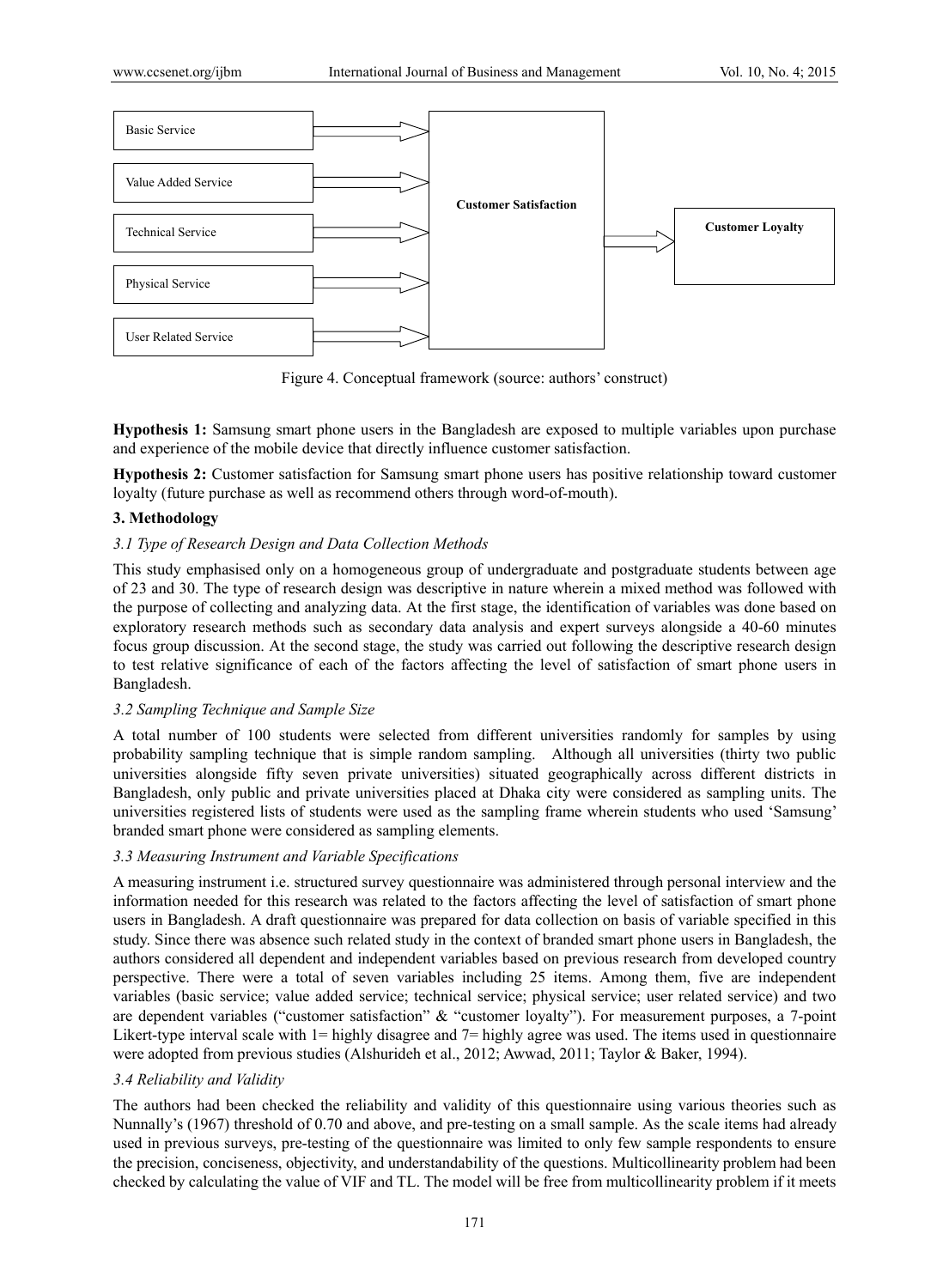two conditions (VIF<10 and Tolerance level >.10).

#### *3.5 Fieldwork*

A total of four fieldworkers participated in the data collection activity. The author is responsible for the control of the fieldwork conducted. Moreover, the survey had been conducted in Dhaka from the period 01 December, 2014 to 15 December, 2014.

## *3.6 Data Analysis*

The collected data were tabulated on the computer and the final analysis was performed by using different statistical techniques namely frequency distribution, cross tabulation, correlation and regression analysis via SPSS 20.0 package program. Since there are more than two independent variables in this study, an ideal quantitative technique particularly "multiple regression analysis" has been conducted. The purpose of this analysis was to measure the relative influence of each independent variable on the dependent variable. The regression models used were as follows:

 $Y = B0 + B1BS + B2VAS + B3TS + B4PS + B5URS + ei$  (where, Y= customer satisfactory; BS = basic service; VS = value added service; TS = technical service; PS = physical service; URS= user related service, ei = Error)

 $Y = β0 + β1CS + ei$  (Where, Y= customer Loyalty;  $β0 =$  Constant; CS = customer satisfaction; ei = Error)

The coefficients associated with each of the independent variables are denoted by β. This coefficient denotes how much relationship exists between that particular independent variable and the dependent variable. The β values of each independent variable has considered as group parameter. If the β of all independent variable is same that it means the independent variables have no effect on the dependent variable, that means, the null hypothesis is accepted. But if the β of all the independent variables are not same then it can be said that the null hypothesis is rejected and automatically the alternative hypothesis would be accepted. This study also used the R2 value to test hypothesis. If this value is 0, then it can be said that there is no relationship among the dependent and independent variables. If not, then there are some relationships among the variables, which mean it can reject the null hypothesis and accept alternative hypothesis.

## **4. Analysis, Interpretations and Findings**

## *4.1 Reliability Test*

Scale reliability was tested using Cronbach alpha scores, the values of which were calculated for each scale to test for internal consistency. All constructs appeared to be robust and acceptable as they easily exceeded Nunnally's (1967) threshold of 0.70. (Basic Attributes, a= .751, Physical Attributes, a= .804, User Related Attributes, a= .770, Technical attributes, a= .775, Value-added Attributes= .756; see appendix).

*4.2 Multiple Regression Analysis* 

|         | <b>Change Statistics</b> |                 |          |                   |        |                 |     |     |        |   |
|---------|--------------------------|-----------------|----------|-------------------|--------|-----------------|-----|-----|--------|---|
|         |                          |                 | Adjusted | R Std. Error of R | Square |                 |     |     | Sig.   | F |
| Model R |                          | R Square Square |          | the Estimate      | Change | <b>F</b> Change | df1 | df2 | Change |   |
|         | .659 <sup>a</sup>        | .435            | .404     | .008              | .435   | 14.447          |     | 94  | .000   |   |

Table 1. Model summary for Samsung smartphone

a. Predictors: (Constant), ValueAdded\_service, Basic\_service, User\_service, Physical\_service, Technical\_service.

b. Dependent Variable: Overall, how satisfied were you after using Samsung smart phone.

Here, the Table 1 shows the value of correlation coefficient,  $r = 0.659$ ; which implies that there exists a high degree of positive relationship between dependent variable (customer satisfaction) and independent variables (basic service; value added service; technical service; physical service; and user related service). Here, R2 = .435; which implies that 43.5% of the total variation of the customer satisfaction toward purchasing Samsung smart phone can be explained by the regression model (by the variation in factors influencing customer satisfaction). Thus, fitness of the model is 43.5%. In addition, the value of adjusted R2 is .404 (40.4%) which represents the fact, after adding addition variables or factors cannot produce any additional significant role in case of producing customer satisfaction toward purchasing Samsung smart phone.

Overall, based on the statistical representation  $[R = .659; R2 = .435;$  Adjusted R2= .404; F (5, 94) =14.447; p <.05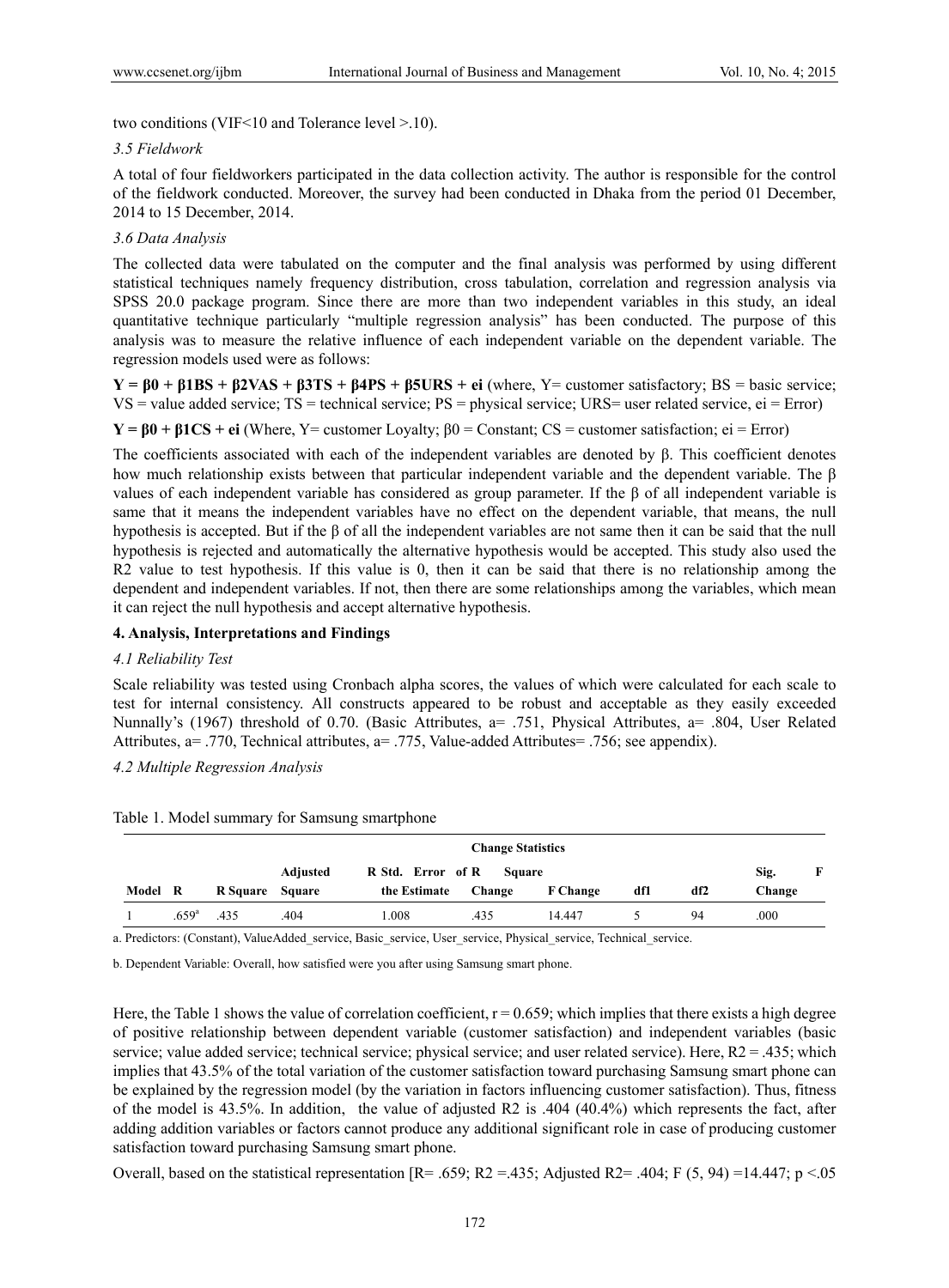(.000)] seen above Table 1, it can be also concluded that hypothesis 1 has been accepted at 5% significant level since the value of significance is less than 0.05 ( $p = .000$ ). The independent variables here explain 40.4% of the variance in the customer satisfaction level of Samsung smart phone users.

|                     | <b>Unstandardized</b><br><b>Coefficients</b> |                   | <b>Standardized</b><br><b>Coefficients</b> |         |      | 95%<br><b>Interval for B</b> | Confidence |
|---------------------|----------------------------------------------|-------------------|--------------------------------------------|---------|------|------------------------------|------------|
| Model               | B                                            | <b>Std. Error</b> | <b>Beta</b>                                | t       | Sig. | Tolerance                    | <b>VIF</b> |
| (Constant)          | $-.553$                                      | .858              |                                            | $-645$  | .521 | .565                         | 1.770      |
| Basic Service       | .093                                         | .105              | .092                                       | .888    | .377 | .603                         | 1.657      |
| Physical Service    | $-.055$                                      | .093              | $-.060$                                    | $-.598$ | .551 | .515                         | 1.943      |
| Technical Service   | .381                                         | .142              | .289                                       | 2.675   | .009 | .728                         | 1.373      |
| User Service        | $-.049$                                      | .109              | $-.041$                                    | $-452$  | .653 | .584                         | 1.711      |
| Value Added Service | .732                                         | .166              | .449                                       | 4.422   | .000 | .565                         | 1.770      |

#### Table 2. Coefficient for Samsung smartphone

a. Dependent Variable: Overall, how satisfied were you after using Samsung Smartphone.

According the Table 2, only two independent variables (technical and value-added services) are significant and have an impact on customer satisfaction level toward using Samsung smart phone whereas value-added service (44. 9%) has most influence on creating satisfaction for smart phone users, followed by technical service (28.9%). Some of the prior researches related to this said area also support this empirical finding (Alshurideh et al., 2012; Awwad, 2011; Taylor & Baker, 1994). Besides, it can be said that other factors such as basic service, user related service, physical service do not produce much more influence toward using smart phone. Even most of the competitors like Apple iphone, HTC, Nokia are competing in smart phone industry by providing value added and technical service. However, the model results are correct because there is no multicollinearity problem since the value of VIF is less than 10 & the level of tolerance is greater than .10 (i.e., VIF<10 and Tolerance  $level > 10$ 

#### *4.3 Bivariate Correlation Analysis*

| Table 3. Correlations between customer satisfaction and customer loyalty |  |  |  |
|--------------------------------------------------------------------------|--|--|--|
|                                                                          |  |  |  |

| <b>Bivariate Correlations</b>               |                     |                             |                         |  |  |  |
|---------------------------------------------|---------------------|-----------------------------|-------------------------|--|--|--|
|                                             |                     | <b>Overall Satisfaction</b> | <b>Customer Loyalty</b> |  |  |  |
| Overall                                     | Pearson Correlation |                             | $.360**$                |  |  |  |
| <b>Satisfaction</b>                         | Sig. (2tailed)      |                             | .000                    |  |  |  |
|                                             | N                   | 100                         | 100                     |  |  |  |
| <b>Customer Loyalty Pearson Correlation</b> |                     | $.360**$                    |                         |  |  |  |
|                                             | $Sig. (2-tailed)$   | .000                        |                         |  |  |  |
|                                             | N                   | 100                         | 100                     |  |  |  |

\*\*Correlation is significant at the 0.01 level (2-tailed).

Here, independent variable represents overall satisfaction level toward using Samsung smart phone whereas dependent variable represents customer loyalty toward Samsung smart phone. Based on the statistical representation [R= .360, p≤.05, (.000)] above in the table, we conclude **hypothesis 2** has accepted as there exists a significant positive correlation between the customer satisfaction and customer loyalty.

#### **5. Conclusion and Future Research Directions**

In conclusion, Samsung smart phone users generally have positive attitudes towards the brand along with its related service attributes. According to the qualitative and quantitative investigation conducted in this research, technical services and value added services (such as Apps) are the most affective attributes toward customer satisfaction. Laugesen and Yuan (2010) suggested that Samsung formed a thriving leg to amplify user curiosity in mobile services through novel applications (i.e., formed user demand) while abridge the procedure for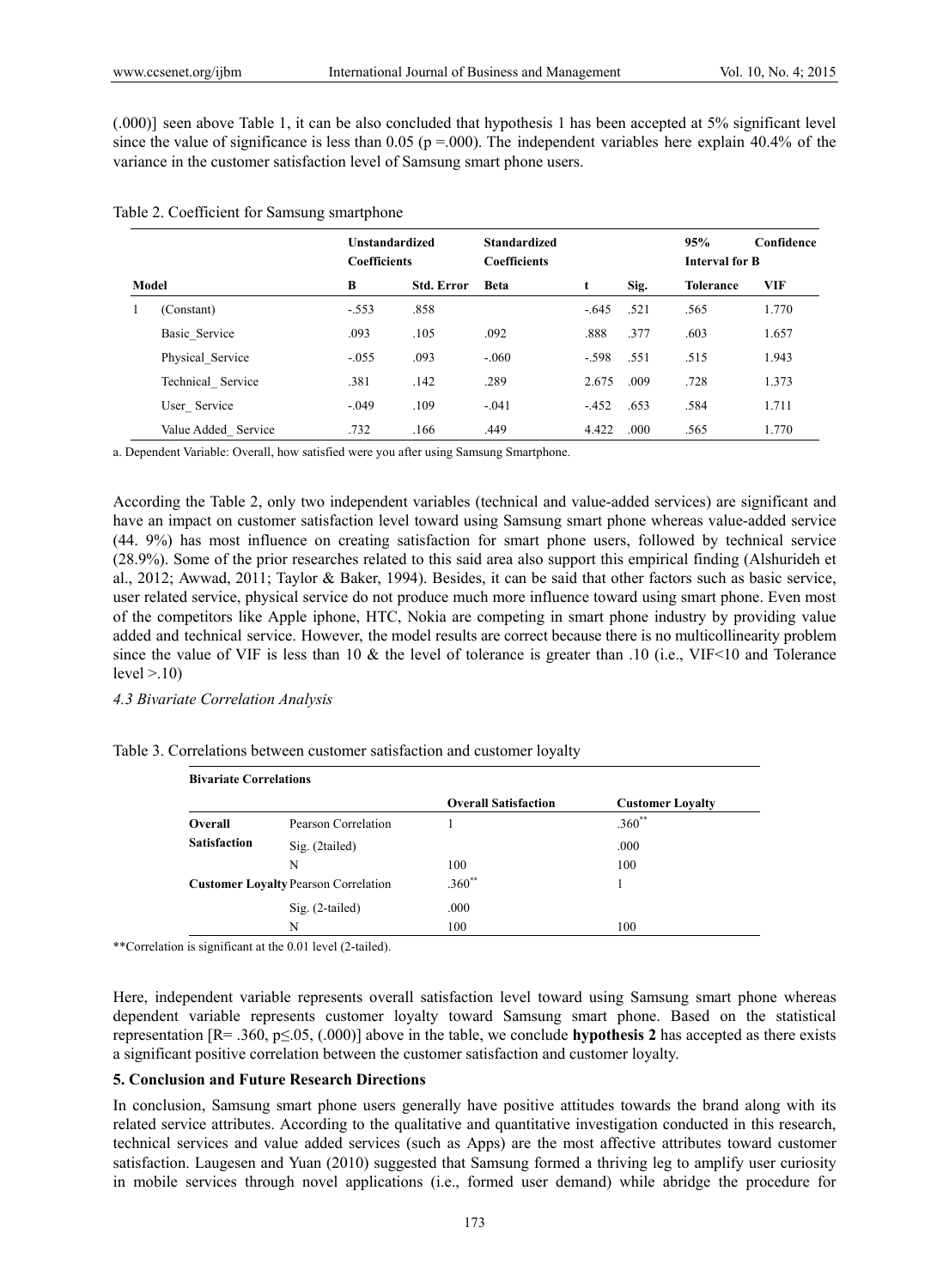software developers through the beginning of a "Software Development Toolkit". In addition, one of the findings demonstrates significant positive relationship between satisfaction and loyalty of smart phone users. Moreover, Firat and Dholakia (2006) mentioned that smart phone customers did not passively accept the value propositions presented by the Samsung rather they uniquely experienced and created value within their own social contexts. Furthermore, customers became active players in the value co-creation process who influenced where, when and how value was created. Finally, this study has embark on to assist marketing managers better understand the key drivers (value added and technical services or attributes) of Smart Phone in order to generate and uphold customer satisfaction as well as fidelity in an extremely intricate marketplace.

This study has a few shortcomings. First of all, the sample size used for the data analysis is not representative in terms of number (n=100) and diversification although Wahid et al. (2011) suggested that a sample size between 30 and 500 at 5% confidence level is usually adequate for a quantitative study. Secondly, the sample was collected from a homogeneous group of undergraduate and postgraduate students between age of 23 and 30 which overlooked the diversity of the respondents. Then, it is also noted from the findings that customers experiencing a high level of satisfaction have strong customer loyalty toward Samsung smart phone brand. However, some other potentially influential factors affecting customer loyalty are also required to be analyzed such as the switching barrier (Gerpott et al., 2001). Although the level of customer satisfaction keeps constant, the level of customer loyalty may vary a lot according to the magnitude of the switching barriers such as loss-cost, adaptation cost and move-in cost.

Further study should enlarge to heterogeneous samples in terms of other demographics age group, occupation, and income with the purpose of making confirm this model's complete appropriateness to other context. In addition, further antecedent variables (psychological factors) may possibly be experienced within this modeling structure in an endeavor to progress the extrapolative precision of the model.

#### **References**

- Ally, M., & Gardiner, M. (2012). *The moderating influence of device characteristics and usage on user acceptance of Smart Mobile Devices.* 23rd Australasian Conference on Information Systems Smart Mobile Device Adoption 3-5 Dec 2012, Geelong.
- Alshurideh, M., Masadeh, R., & Alkurdi, B. (2012). The Effect of Customer Satisfaction upon Customer Retention in the Jordanian Mobile Market: An Empirical Investigation. *European Journal of Economics, Finance and Administrative Sciences*, *47*, 69-77.
- Awwad, M. S. (2011). An application of the American Customer Satisfaction Index (ACSI), in the Jordanian mobile phone sector. *The TQM Journal*, *24*(6), 529-554. http://dx.doi.org/10.1108/17542731211270098
- Chuang, M. C., Chang, C. C., & Hsu, S. H. (2001). Perceptual factors underlying user preferences toward product form of mobile phones. *International Journal of Industrial Ergonomics*, *27*, 247-258. http://dx.doi.org/10.1016/S0169-8141(00)00054-8
- Gerpott, T., Rams, W., & Schindler, A. (2001). Customer retention, loyalty, and satisfaction in the German mobile cellular telecommunications market. *Telecommunication Policy*, *25*(4), 249-269. http://dx.doi.org/10.1016/S0308-5961(00)00097-5
- Goode, M. M. H., Davies, F., Moutinho, L., & Jamal, A. (2005). Determining Customer Satisfaction from Mobile Phones: A Neural Network Approach. *Journal of Marketing Management*, *21*, 755-778. http://dx.doi.org/10.1362/026725705774538381
- Han, S. H., Kim, K. J., Yun, M. H., Hong, S. W., & Kim, J. (2004). Identifying Mobile Phone DesignmFeatures Critical to User Satisfaction. *Human Factors and Ergonomics in Manufacturing*, *14*(1), 15-29. http://dx.doi.org/10.1002/hfm.10051
- Hanken, A. (2010) Circularity of customer service experience and customer perceived value. *Journal of Consumer Behaviour*, *9*(1), 37-53.
- Işiklar, G., & Büyüközkan, G. (2007). Using a multi-criteria decision making approach to evaluate mobile phone alternatives. *Computer Standards & Interfaces*, *29*, 265-274. http://dx.doi.org/10.1016/j.csi.2006.05.002
- Laugesen, J., & Yuan, Y. (2010). What factors contributed to success of Apple's iPhone? *Ninth International Conference on Mobile Business*, 91-99.
- Lee, J. W. (2011). Critical factors promoting customer loyalty to Smartphone and mobile communications service providers. *Academy of Marketing Studies Journal*, *15*(S1), 25-42.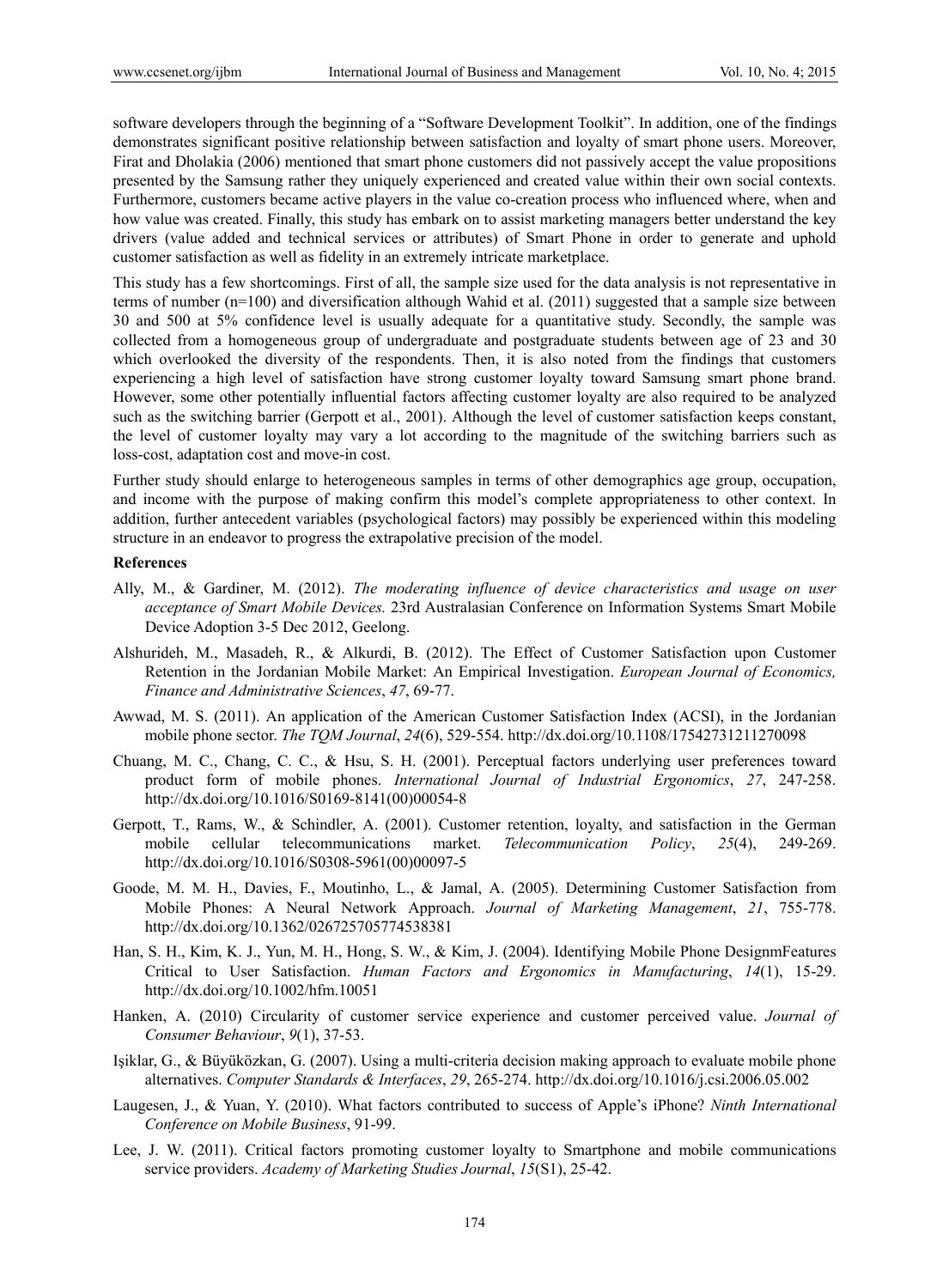Nunnally, J. (1967). *Psychometric Theory*. New York: McGraw-Hill, 227.

- Patterson, P. G. (1993). Expectations and Product Performance as Determinants of Satisfaction for a High Involvement Purchase. *Psychology and Marketing*, *10*(5), 449-465. http://dx.doi.org/10.1002/mar.4220100507
- Protalinski, E. (2012). Android grabs 75.0% market share in q3, followed by 14.9% for ios and 4.3% for blackberry. The contract of the contract of the contract of the contract of the contract of the contract of the contract of the contract of the contract of the contract of the contract of the contract of the contract of th http://thenextweb.com/mobile/2012/11/01/android-grabs-75-0-market-share-in-q3-followed-by-14-9-for-ios -and-4-3-for-blackberry/
- Rockville, M. (2008). iPhone vs. BlackBerry-Which do consumers love most? New change wave survey reveals what owners really think about their smart phones, Public relation web article. Retrieved from http://www.prweb.com/releases/2008changewave/iphone\_blackberry/prweb900914.htm
- Taylor, S. A., & Baker, T. L. (1994). An Assessment of the Relationship between Service Quality and Customer Satisfaction in the Formation of Consumers' Purchase Intentions. *Journal of Retailing, 70*(2), 163-178. http://dx.doi.org/10.1016/0022-4359(94)90013-2

#### **Appendix**

Reliability Test 1 (basic attributes)

l,

| <b>Reliability Statistics</b>                     |                                           |       |                  |     |  |
|---------------------------------------------------|-------------------------------------------|-------|------------------|-----|--|
| Cronbach's Alpha                                  | Cronbach's<br>Alpha<br>Standardized Items | Based | on<br>N of Items |     |  |
| .764<br>.751                                      |                                           |       | 4                |     |  |
| <b>Item Statistics</b>                            |                                           |       |                  |     |  |
|                                                   |                                           | Mean  | Std. Deviation   | N   |  |
| It is easy to send text messages.                 |                                           | 3.78  | 1.767            | 100 |  |
| The ability to store phone numbers is sufficient. | 4.52                                      | 1.839 | 100              |     |  |
| The functional ability to talk is smooth.         |                                           | 3.26  | 1.784            | 100 |  |
| Price is logical according to claims.             |                                           | 4.15  | 1.226            | 100 |  |

### Reliability Test 2 (physical attributes)

| <b>Reliability Statistics</b>  |                                        |      |                |     |  |
|--------------------------------|----------------------------------------|------|----------------|-----|--|
|                                | Cronbach's Alpha Based on Standardized |      |                |     |  |
|                                | Cronbach's Alpha Items                 |      | N of Items     |     |  |
| .808                           | .804                                   |      | 4              |     |  |
|                                |                                        |      |                |     |  |
| <b>Item Statistics</b>         |                                        |      |                |     |  |
| Items                          |                                        | Mean | Std. Deviation | N   |  |
|                                | The size of the smart phone is proper. | 4.78 | 1.801          | 100 |  |
| Physical design is attractive. |                                        | 4.27 | 1.746          | 100 |  |
| The smart phone is durable.    |                                        | 4.78 | 1.801          | 100 |  |
|                                | The color of smart phone is suitable.  | 4.09 | 1.706          | 100 |  |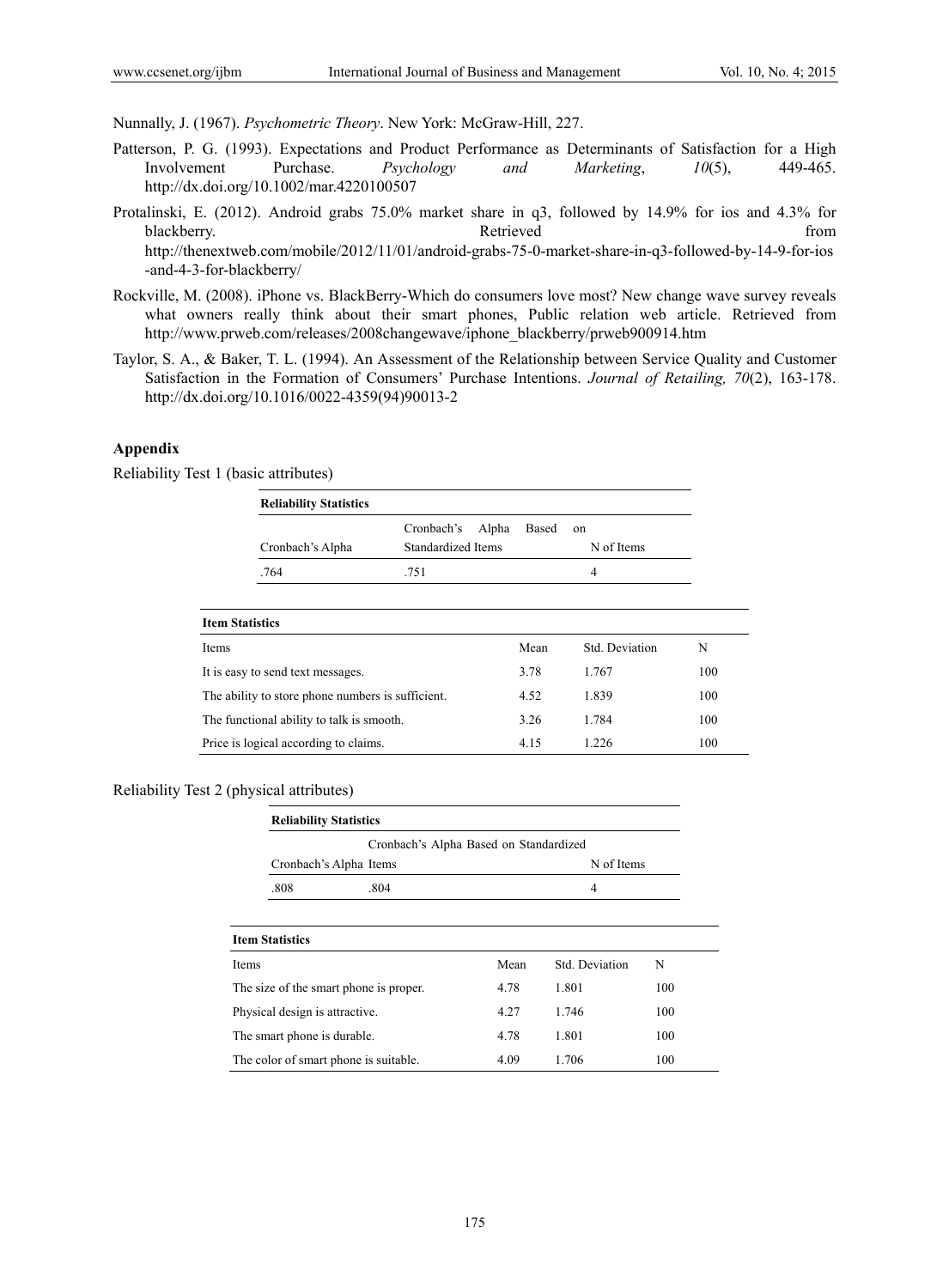## Reliability Test 3 (user related attributes)

| <b>Reliability Statistics</b>                                    |      |                |     |  |  |  |
|------------------------------------------------------------------|------|----------------|-----|--|--|--|
| Cronbach's Alpha Based on Standardized<br>Cronbach's Alpha Items |      | N of Items     |     |  |  |  |
| .762<br>.770                                                     |      | 3              |     |  |  |  |
| <b>Item Statistics</b>                                           |      |                |     |  |  |  |
| Items                                                            | Mean | Std. Deviation | N   |  |  |  |
| It is very easy to Use.                                          | 5.91 | 1.111          | 100 |  |  |  |
| Brand Image of smart phone is unique.                            | 5.33 | 1.484          | 100 |  |  |  |
| After sales service is quite satisfactory.                       | 4.99 | 1.360          | 100 |  |  |  |
| The color of smart phone is suitable.                            | 4.09 | 1.706          | 100 |  |  |  |

## Reliability Test 4 (technical attributes)

| <b>Reliability Statistics</b>                  |                                             |                        |                |     |  |
|------------------------------------------------|---------------------------------------------|------------------------|----------------|-----|--|
| Cronbach's Alpha                               | Cronbach's<br>Alpha<br>Standardized Items   | Based<br><sub>on</sub> | N of Items     |     |  |
| .749                                           | .755                                        | 4                      |                |     |  |
|                                                |                                             |                        |                |     |  |
| <b>Item Statistics</b>                         |                                             |                        |                |     |  |
|                                                |                                             | Mean                   | Std. Deviation | N   |  |
|                                                | Camera Quality of smart phone is excellent. |                        |                | 100 |  |
| Operating System of smart phone is very sound. | 5.82                                        | 1.058                  | 100            |     |  |

Standby time is good. 5.41 1.311 100 Heat Emission is relatively Satisfactory. 5.37 1.405 100

## Reliability Test 5 (value added attributes)

|                                           | <b>Reliability Statistics</b>               |                                                 |      |                  |     |
|-------------------------------------------|---------------------------------------------|-------------------------------------------------|------|------------------|-----|
|                                           | Cronbach's Alpha                            | Cronbach's Alpha<br>Based<br>Standardized Items |      | on<br>N of Items |     |
|                                           | .741                                        | .756                                            |      | 6                |     |
| <b>Item Statistics</b>                    |                                             |                                                 |      |                  |     |
| Items                                     |                                             |                                                 | Mean | Std. Deviation   | N   |
|                                           | Apps service is excellent to me.            |                                                 | 5.57 | 1.112            | 100 |
| GPS Capability is very trustworthy.       |                                             |                                                 | 5.48 | 1.218            | 100 |
| Heat Emission is relatively Satisfactory. |                                             |                                                 | 5.37 | 1.405            | 100 |
|                                           | Touch screen service is outstanding.        |                                                 | 6.06 | .973             | 100 |
|                                           | iTunes store of smart phone is distinctive. |                                                 | 5.57 | 1.112            | 100 |

## **Correlations**

|                                                  |                     | Overall, how satisfied were you after using iphone. | Customer Loyatly |
|--------------------------------------------------|---------------------|-----------------------------------------------------|------------------|
| satisfied Pearson Correlation<br>Overall,<br>how |                     |                                                     | $.360^{**}$      |
| after using $Sig. (2-tailed)$<br>were you        |                     |                                                     | .000             |
| iphone.                                          | N                   | 100                                                 | 100              |
| Customer Loyatly                                 | Pearson Correlation | $.360**$                                            |                  |
|                                                  | $Sig. (2-tailed)$   | .000                                                |                  |
|                                                  | N                   | 100                                                 | 100              |

Accessories for smart phone are available. 5.53 1.329 100

\*\*. Correlation is significant at the 0.01 level (2-tailed).